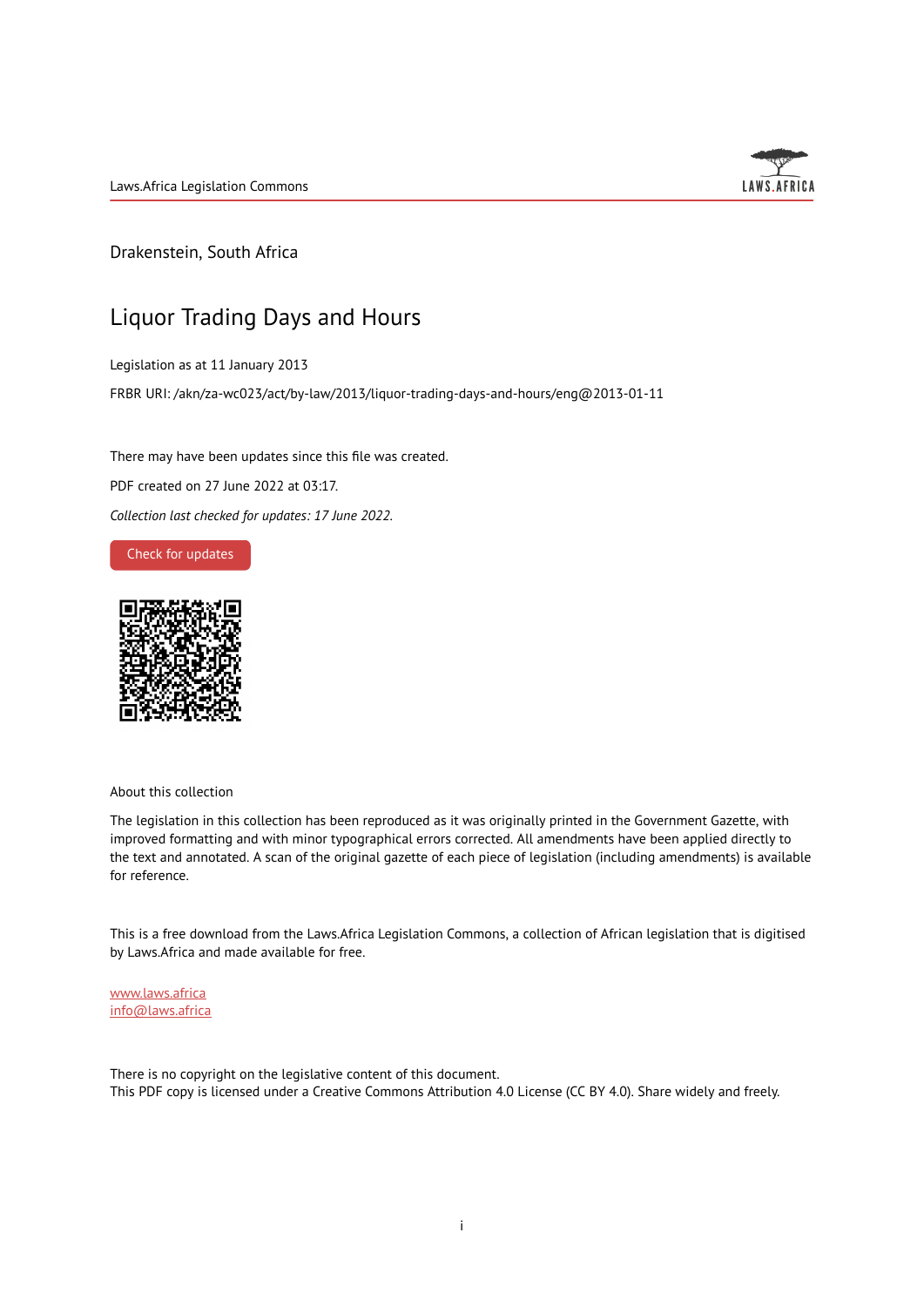# Liquor Trading Days and Hours<br>Contents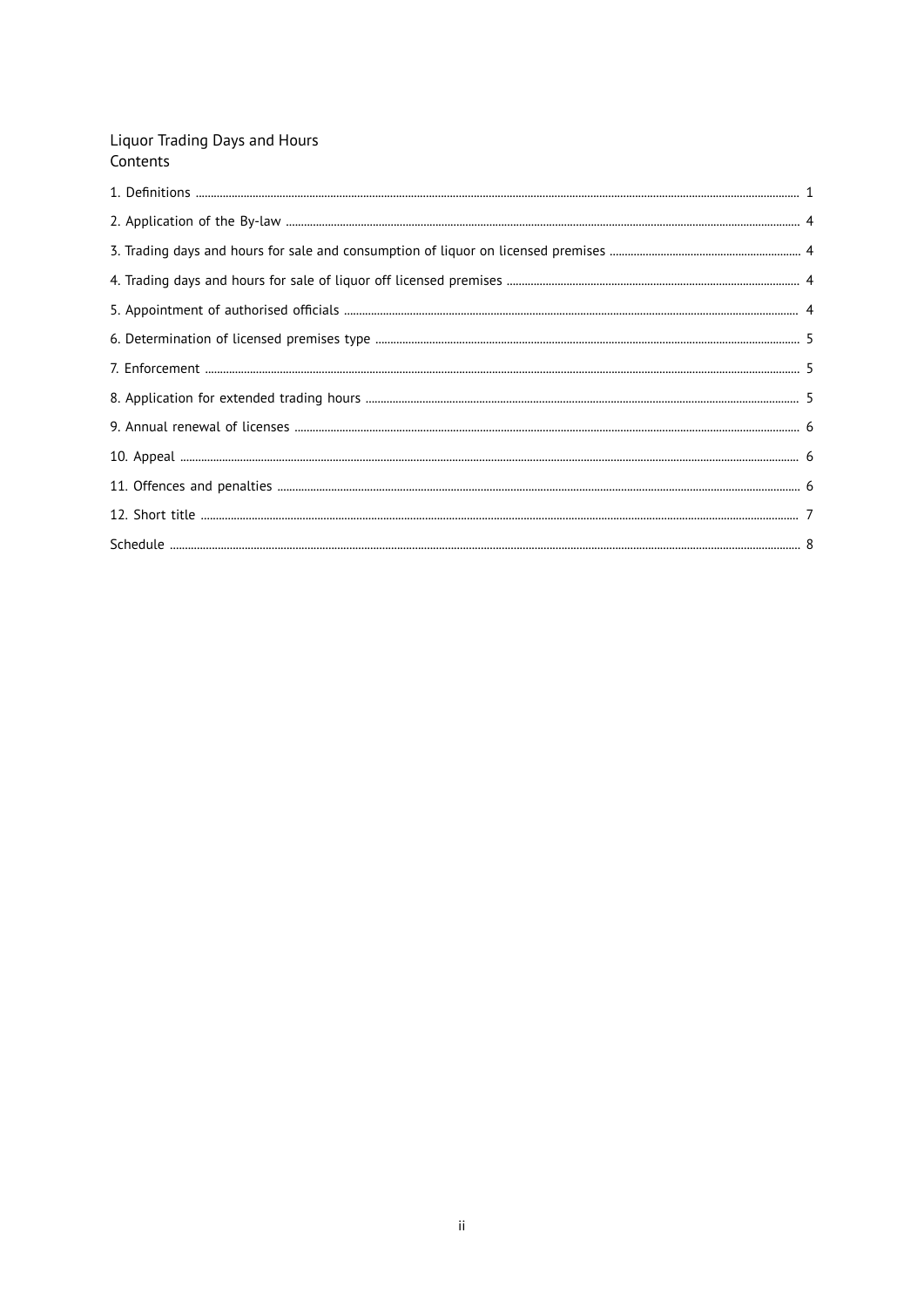# **Drakenstein South Africa**

## **Liquor Trading Days and Hours By-law, 2013**

Published in Western Cape [Provincial](https://commons.laws.africa/akn/za-wc023/act/by-law/2013/liquor-trading-days-and-hours/media/publication/za-wc023-act-by-law-2013-liquor-trading-days-and-hours-publication-document.pdf) Gazette no. 7078 on 11 January 2013

#### **Commenced on 11 January 2013**

*[This is the version of this document from 11 January 2013 and includes any amendments published up to 17 June 2022.]*

Under the provisions of section 156 of the [Constitution](https://resolver.laws.africa/resolve/akn/za/act/1996/constitution) of the Republic of South Africa, 1996 the Drakenstein Municipality, enacts as follows:-

#### <span id="page-2-0"></span>**1. Definitions**

(1) In this by-law, unless the context indicates otherwise-

"**agricultural area**" means an area predominantly zoned agriculture or any other equivalent zoning, with the purpose to promote and protect agricultural activity on a farm as an important economic, environmental and cultural resource, where limited provision is made for nonagricultural uses to provide owners with an opportunity to increase the economic potential of their properties.

"**authorised official**" means any employee of the municipality authorised to enforce or implement the provisions of this by-law;

"**Authority**" means the Western Cape Liquor Authority established in terms of the Western Cape Liquor Act, 2008 (Act 4 of [2008\)](https://resolver.laws.africa/resolve/akn/za/act/2008/4);

"**backpackers lodge**" means a building where lodging is provided per bed or room and such lodging may incorporate cooking, dining and communal facilities or communal areas for the use of lodgers, together with such outbuildings which are normally used therewith, but does not include a hotel, dwelling, second dwelling or group house;

"**bed and breakfast**" means a dwelling or a second dwelling attached to the main dwelling in which the owner provides lodging and or meals for compensation by transient guests who have permanent residence elsewhere, provided that-

- (a) in the case where the second dwelling is attached to the main dwelling, the primary use of the main dwelling shall remain for the accommodation of a single family;
- (b) no more than five rooms per land unit may be used for the accommodation of paying guests or lodgers; and
- (c) the property complies with the applicable zoning scheme for a bed & breakfast establishment;

"**bar**" a retail establishment that mainly serves alcoholic beverages;

"**club**" includes a sports club, community or service club, night club or facility;

"**general business zoned area**" means an area zoned in terms of the Zoning Scheme designed to promote economic activity in business districts and development corridors, and includes a wide range of land uses such as business, residential and community uses;

"**general industrial zoned area**" means an area zoned to accommodate all forms of industry, but does not include noxious trade and risk activity;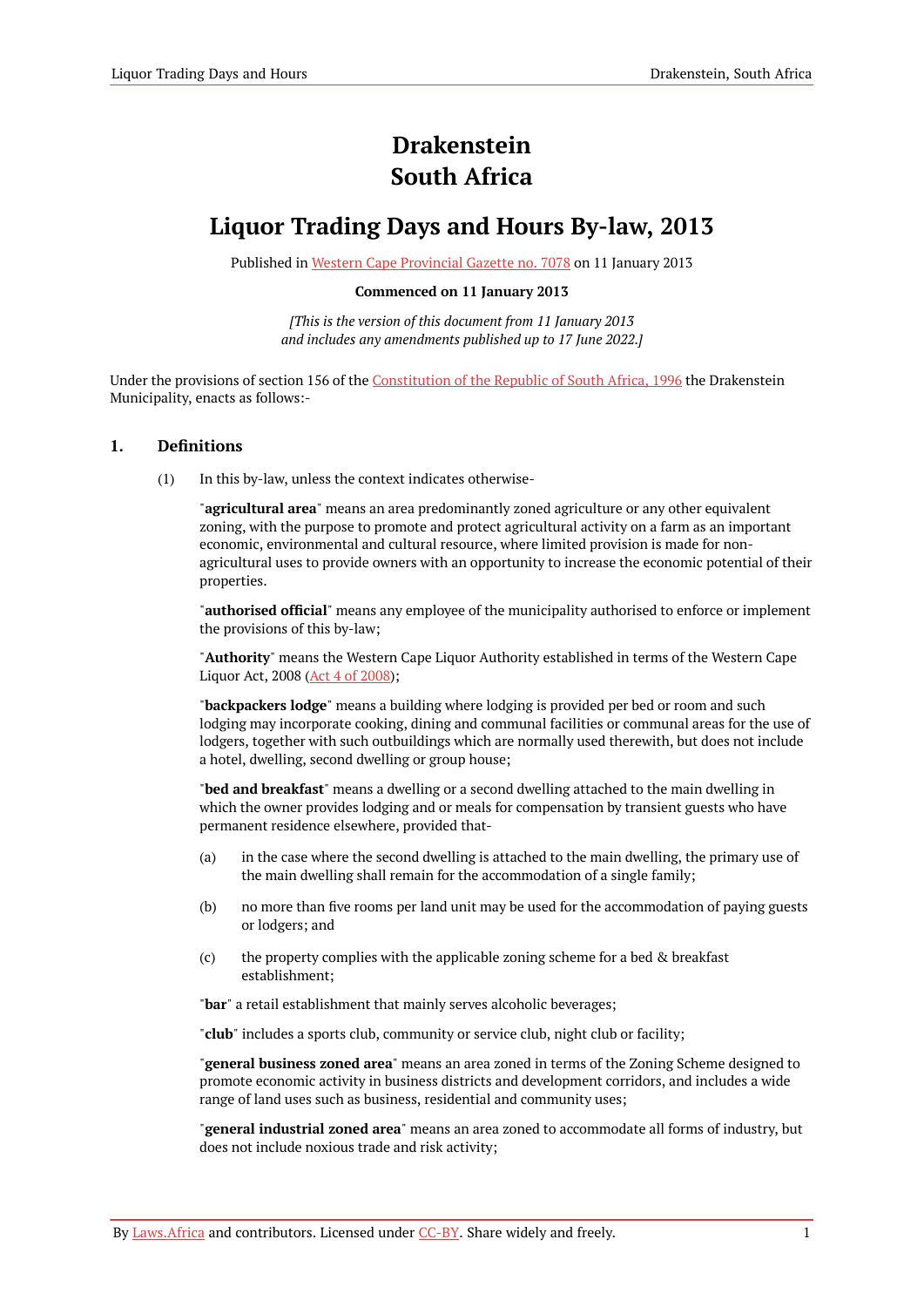"**general residential zoned area**" means a zone designed to provide a healthy, safe and pleasant environment for urban living at higher densities;

"**guest house**" means a dwelling or second dwelling consisting of not more than 15 rooms or 30 guests and which-

- (a) is in an establishment which exceeds the restrictions of a bed and breakfast establishment;
- (b) is used for the purposes of providing lodging and meals to transient guests for compensation; and
- (c) may include facilities for business meetings or training sessions of guests on the property;

"**hotel**" means a property used as temporary residence for transient guests where lodging or meals are provided for compensation, and includes -

- (a) a restaurant or restaurants forming part of the hotel;
- (b) conference and entertainment facilities that are subservient and ancillary to the dominant use of the property as a hotel; and
- (c) premises which are licensed to sell liquor for consumption on or off the property,

but excludes a bed and breakfast establishment, guest house, off-consumption facility, back packers lodge or similar lodge or dwelling;

"**karaoke bar**" means an establishment providing interactive entertainment where amateur singers sing along with recorded music or a music video using a microphone and public address system;

"**licensee**" means any person or judicial entity who is licensed to sell liquor in terms of the Act from premises with appropriate land use rights and includes any manager, agent or employee of the licensee;

"**licensed premises**" means any place, land, building or part of a building in respect of which a license has been issued by the Authority in terms of the Act and includes a vehicle or vessel which is mainly used for the conveyance of tourists or passengers;

"**liquor**" means any liquid or substance which contains or is intended to contain more than 1% of alcohol by volume or mass, but excludes-

- (a) methylated spirits;
- (b) medicine which is subject to registration in terms of the medicines and related Substances act, 1965 (Act 101 of [1965](https://resolver.laws.africa/resolve/akn/za/act/1965/101)); and
- (c) products which are not intended for human consumption;

"**local business zoned area**" means an area zoned to provide an intermediate zone which can act as a buffer or interface between general business zoned areas or other high intensity nonresidential uses and residential zoned areas;

"**municipality**" means the Municipality of Drakenstein established in terms of Section 12 of the Local Government: Municipal Structures Act, 1998 (Act 117 of [1998](https://resolver.laws.africa/resolve/akn/za/act/1998/117)), Provincial Notice 488 dated 22 September 2000 and includes any political structure, political office bearer, councillor, duly authorised agent thereof or any employee thereof acting in connection with this by-law by virtue of a power vested in the municipality and delegated or sub delegated to such political structure, political office bearer, councillor, agent or employee;

"**nightclub**" means an entertainment venue which provides entertainment mainly in the form of music, dance and exhibition but excludes a pub, bar or tavern;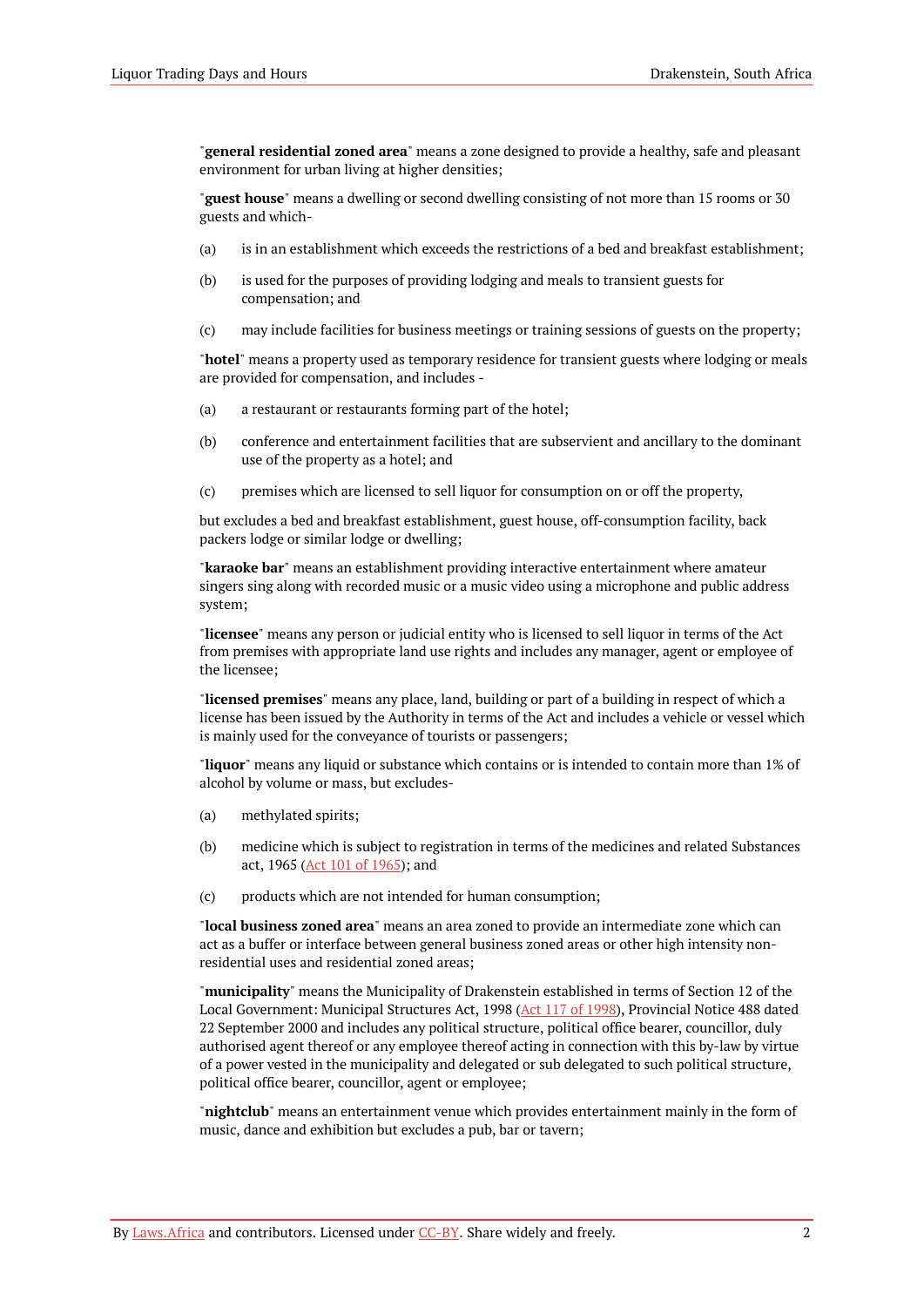"**place of entertainment**" means a place used predominantly for commercial entertainment which may attract relatively large numbers of people, or generate noise from music or revelry on a regular basis, and includes, but is not limited to, a cinema, theatre, dance hall, gambling hall, karaoke bar and nightclub, but excludes a casino;

"**pub**" means a drinking establishment of which the primary function is the serving of alcoholic beverages for consumption on the premises, but may also serve food or have entertainment.

"**Regulations**" means the Western Cape Liquor Regulations, 2011 promulgated in terms of the Westm Cape Liquor Act, 2008;

"**room service facility**" means a mini bar or self-help facility for the consumption of liquor in guest rooms and a call-up service for resident guests;

"**residential area**" means an area predominantly zoned informal, single or general residential or any other equivalent zoning, with the purpose to accommodate predominantly single-family dwelling houses in low to medium density neighbourhoods, as well as higher density living accommodation and which includes controlled opportunities for home employment, additional dwellings and low intensity mixed use development;

"**resort**" means a place or establishment used for relaxation or recreation, attracting visitors for holidays or vacations, which attempts to provide for most of a vacationer's needs while remaining on the premises, such as food, drink, lodging, sports, entertainment, and shopping;

"**restaurant**" means an establishment which prepares and serves food and drink to customers, which meals are generally served and eaten on premises, but may also offer take-out and food delivery services;

"**small holding or rural area**" means an area predominantly zoned rural or any other equivalent zoning, with the purpose to accommodate smaller rural properties that may be used for agricultural purposes, but may also be used primarily as places of residence in a more country or rural setting;

"**sparkling wine**" means an effervescent wine resulting from the fermentation of grapes, whether by natural or artificial process, and includes Champagne;

"**shebeen**" means a drinking establishment of which the primary function is the serving of alcoholic beverages for consumption on the premises;

"**special event**" means a public activity with a scheduled time, location and duration which may include, but is not limited to: sporting events, concerts, festivals, parades and exhibitions, at fixed venues or temporary venues.

"**sports and community club**" means premises or a facility used for the gathering of community or civic organisations or associations, sports clubs or other social or recreation clubs run mostly not for profit and may include community service clubs and community centres or similar amenity facilities, but excludes a night club;

"**tavern**" means a place of business where people gather to drink alcoholic beverages\_and be served food, but does not include a shebeen;

"**the Act**" means the Western Cape Liquor Act, 2008 (Act No. 4 of [2008](https://resolver.laws.africa/resolve/akn/za/act/2008/4)) as amended;

"**wine**" means wine as defined in section 1 of the Liquor Products act, 1989 (Act 60 of [1989](https://resolver.laws.africa/resolve/akn/za/act/1989/60));

"**winery**" means premises or facilities which are used in the production of liquor products which may include, but are not limited to-

- (a) wine;
- (b) an alcoholic fruit beverage;
- (c) a spirit;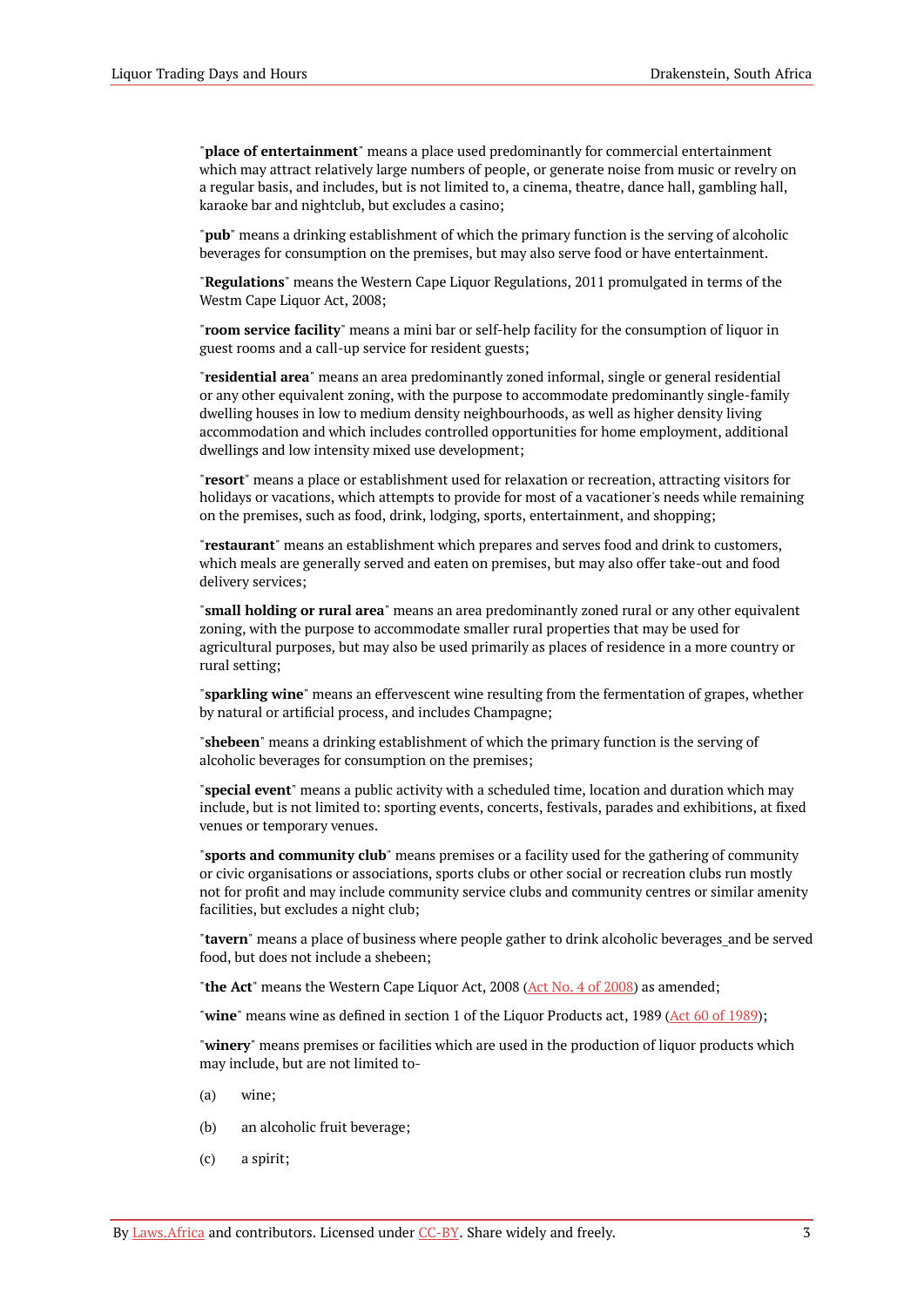- (d) a grape-based liquor;
- (e) a spirit-based liquor;
- (f) a specially authorised liquor; and such premises or facilities may-
	- (i) be specifically designed to include facilities for the production of liquor; or
	- (ii) include tasting rooms, barrel and storage rooms, bottling rooms, tank rooms, laboratories or offices and other accessory or ancillary facilities incidental to the production of liquor, which may include-
		- (aa) restaurants and other food services; or
		- (bb) subsidiary retail facilities to tourists or visitors.

"**zoned**" means zoned and zoning as the case may be in terms of the applicable zoning scheme or any applicable law and "zoning" has a corresponding meaning; and

"**zoning scheme**" means the zoning scheme or schemes applicable to the area and in force within the area of jurisdiction of the municipality.

#### <span id="page-5-0"></span>**2. Application of the By-law**

This by-law applies to all licensed premises within the jurisdiction of the municipality.

#### <span id="page-5-1"></span>**3. Trading days and hours for sale and consumption of liquor on licensed premises**

- (1) A licensee may sell liquor for consumption on the licensed premises on the following days and hours:
	- (a) on any day of the week; and
	- (b) during the hours of trade as set out in the Schedule;
- (2) Despite subsection (1) a hotel or guest house licensed to sell liquor may offer a room service facility at any time of the day.
- (3) Despite the provisions of this by-law, a licensee as contemplated in subsection (1), may serve sparkling wine -
	- (a) from 08h00 to 11h00 for seven days a week;
	- (b) as part of a meal; and
	- (c) to guests who are part of an organised function where admittance is controlled.

#### <span id="page-5-2"></span>**4. Trading days and hours for sale of liquor off licensed premises**

A licensee may sell liquor for consumption off the licensed premises on the following days and hours:

- (a) on any day of the week with the exception of Sundays and religious public holidays, unless otherwise indicated in the Schedule; and
- (b) during the hours of trade as set out in the Schedule.

#### <span id="page-5-3"></span>**5. Appointment of authorised officials**

The municipality may appoint any official to implement and enforce the provisions of this by-law.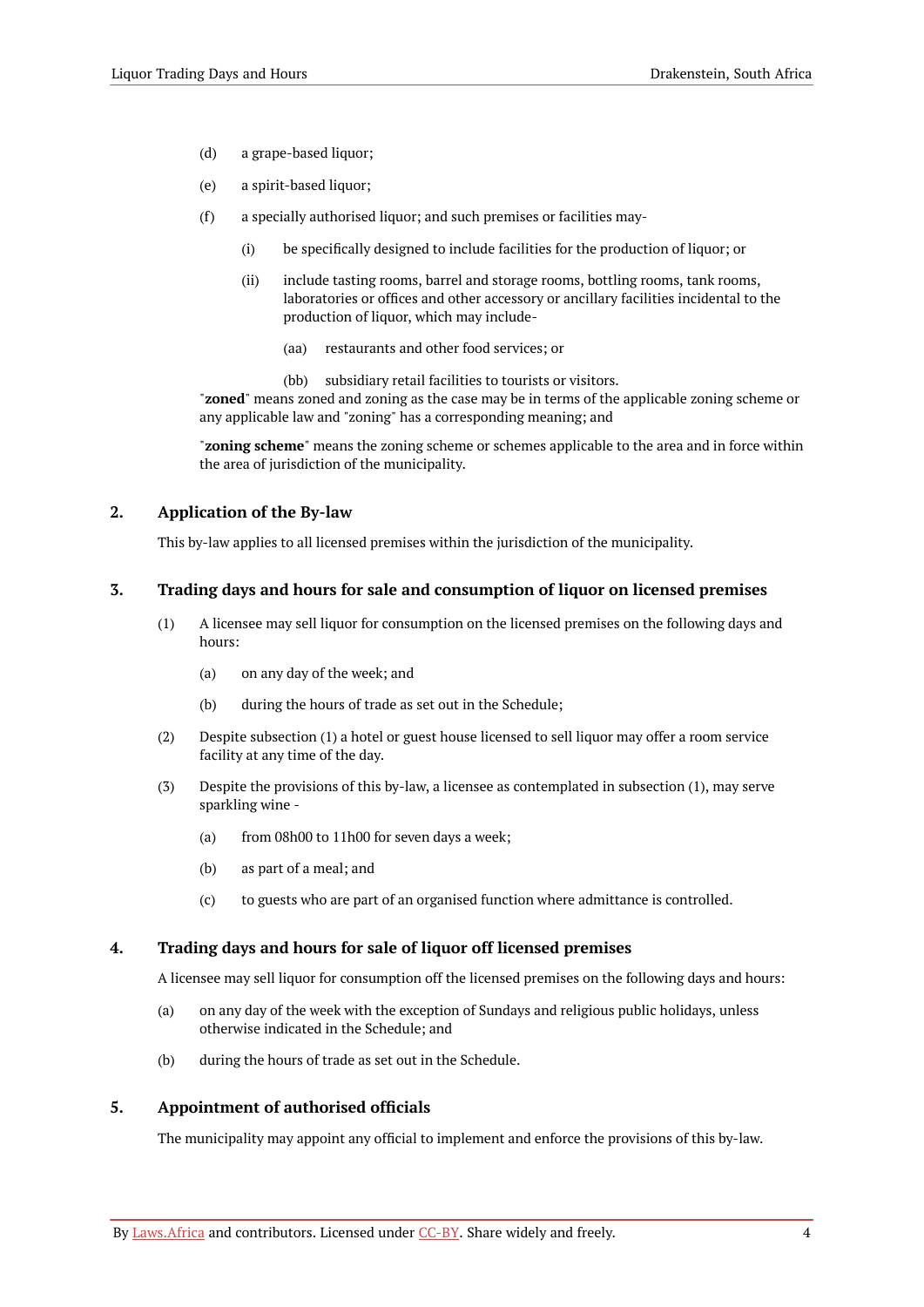#### <span id="page-6-0"></span>**6. Determination of licensed premises type**

Where the definition or category of any licensed premises type as reflected in items 1 to 7 of the schedule to this by-law is uncertain or difficult to determine, an authorised official as contemplated in [section](#page-5-3) 5 may determine the definition thereof in order to determine the trading hours applicable thereto.

#### <span id="page-6-1"></span>**7. Enforcement**

- (1) An authorised official may, in the performance of his or her functions in terms of this by-law-
	- (a) at all reasonable times enter-
		- (i) any licensed premises;
		- (ii) any premises in terms of which an application in terms of the Western Cape Liquor Act, 2008 has been made; and
		- (iii) any premises on which he or she on reasonable grounds suspects that liquor is being sold contrary to the provisions of this by-law, and make such investigation, enquiries or inspections as he or she may deem necessary.
- (2) When entering premises in terms of this section, the authorised official must identify himself or herself to the person in charge of the premises.
- (3) An authorised official may issue and serve a notice of compliance on the licensee or any person in control of licensed premises, calling upon such person to comply with the provisions of this bylaw.
- (4) A compliance notice must stipulate-
	- (a) the provisions of the by-law that must be complied with;
	- (b) the act or omission constituting non-compliance;
	- (c) the measures which must be taken to comply;
	- (d) the date or time by which compliance must be achieved, where applicable; and
	- (e) the possible consequences of non-compliance.

#### <span id="page-6-2"></span>**8. Application for extended trading hours**

- (1) Whenever a licensee makes an application to the Authority for extension of the trading hours in terms of section 59(4) of the Act, the municipality shall have the right to lodge an objection against such extension on the grounds that the granting thereof-
	- (a) is not in the public interest;
	- (b) that it will prejudice-
		- (i) the residents of a residential area;
		- (ii) the residents of an institution for the aged or frail;
		- (iii) the learners of an educational institution who are under the age of 18 (eighteen) years;
		- (iv) the patients of an institution for drug- or alcohol related dependencies;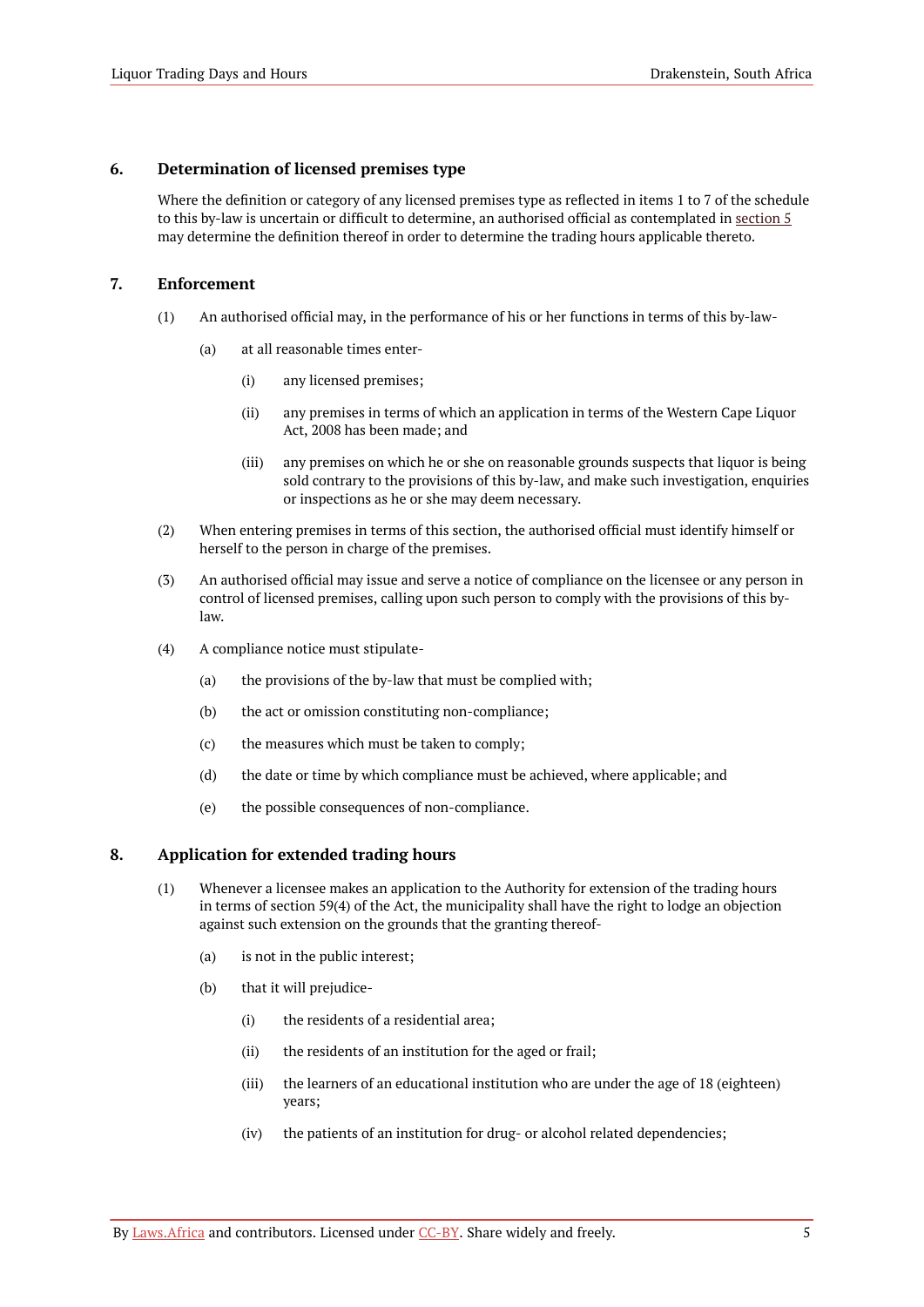- (v) the congregants of a religious institution located in the vicinity of the licensed premises concerned: or
- (vi) any other relevant factor that may justify such objection
- (2) An objection in terms of this section must be dealt with by the municipal manager in terms of regulation 26 of the Regulations.

(3)

- (a) Notwithstanding the trading hours determined in sections [3](#page-5-1) and [4,](#page-5-2) a licensee of premises may, upon payment of the required fee, submit an application to the municipality for an extension of the hours during which they may trade.
- (b) The municipality, in considering the application referred to in paragraph (a) may request input from-
	- (i) the relevant ward committee;
	- (ii) adjacent residents which may be affected.;
	- (iii) the local Community Policing Forum;
	- (iv) the designated liquor officer of the S.A. Police Service; and
	- (v) any relevant community organisation such as church groups, ratepayers or business forums.

#### <span id="page-7-0"></span>**9. Annual renewal of licenses**

- (1) The municipality or any of the institutions or persons contemplated in [section](#page-6-2)  $8(3)(b)$  shall have the right to lodge representations against the automatic renewal of a liquor license within its jurisdictional area-
	- (a) where the licensed premises is not zoned for such use in terms of the municipality's town planning scheme regulations; or
	- (b) where the licensed premises has, since the last renewal of such license, been the subject of a complaint or complaints received by the municipality.
- (2) The municipal manager must lodge such representations in writing with the Authority before 31 October of the year preceding the year in respect of which the renewal will apply.

#### <span id="page-7-1"></span>**10. Appeal**

A person or judicial entity whose rights are affected by a decision of the municipality in terms of delegated authority may appeal against that decision by giving written notice of the appeal and the reasons therefore in terms of section 62 of the Local Government: Municipal Systems Act, Act 32 of [2000](https://resolver.laws.africa/resolve/akn/za/act/2000/32) to the municipal manager within 21 days of the date of the notification of the decision.

#### <span id="page-7-2"></span>**11. Offences and penalties**

- (1) A licensee who contravenes sections  $\frac{3}{2}$  and  $\frac{4}{3}$  of this by-law commits an offence.
- (2) A person who hinders or obstructs an authorised official in the execution of his/her duties commits an offence.
- (3) Any person contravening the provisions of this by-law shall upon conviction be liable to-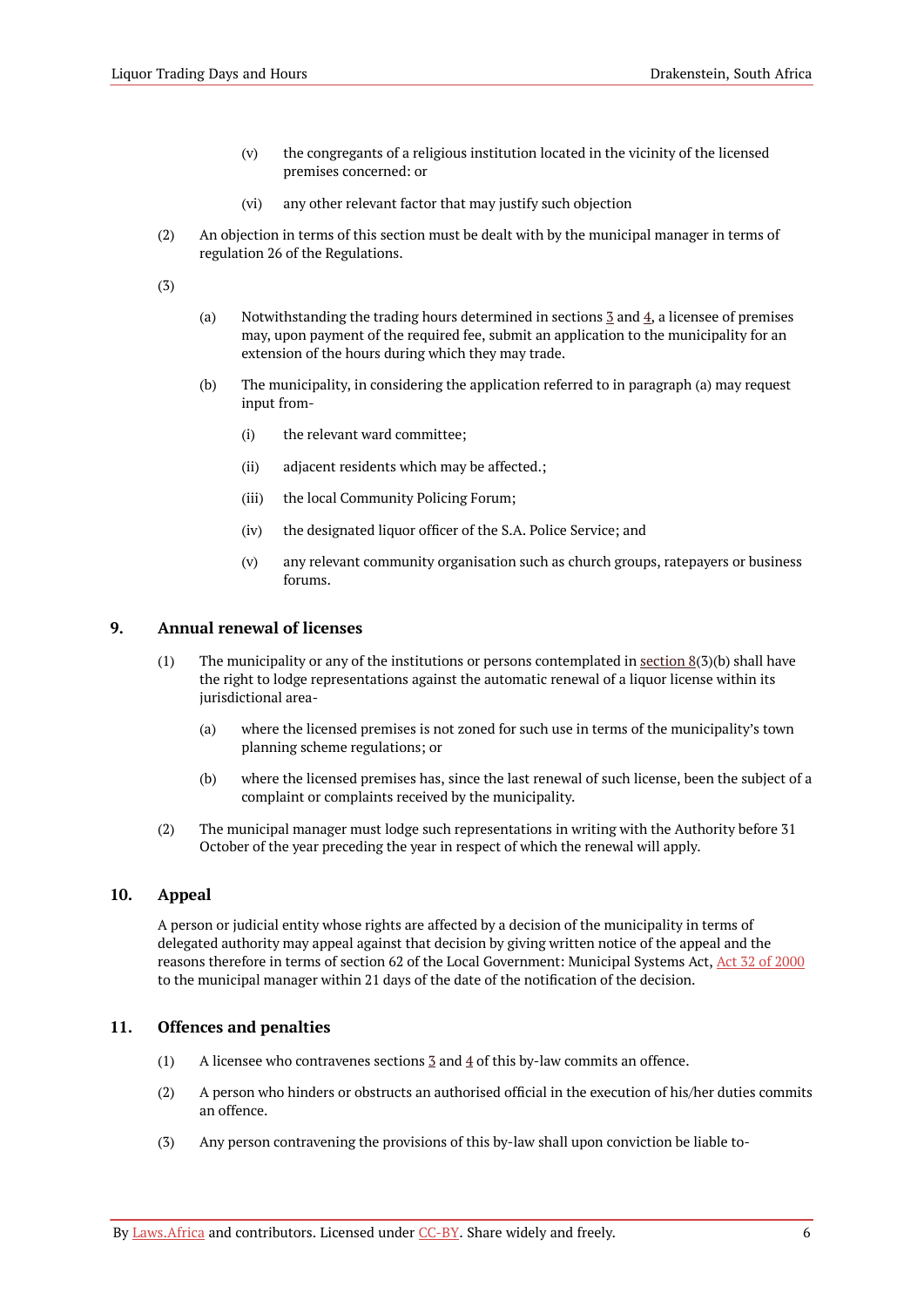- (a) a fine or imprisonment, or either such fine or imprisonment or to both such fine and such imprisonment;
- (b) in the case of a continuing offence, to an additional fine or an additional period of imprisonment or to such additional imprisonment without the option of a fine or to both such additional fine and imprisonment for each day on which such offence is continued; and
- (c) a further amount equal to any costs and expenses found by the court to have been incurred by the municipality as result of such contravention or failure.

#### <span id="page-8-0"></span>**12. Short title**

This by-law is called the Drakenstein Municipality By-law on Liquor Trading Days and Hours and shall come into operation on the date of publication thereof in the *Provincial Gazette*.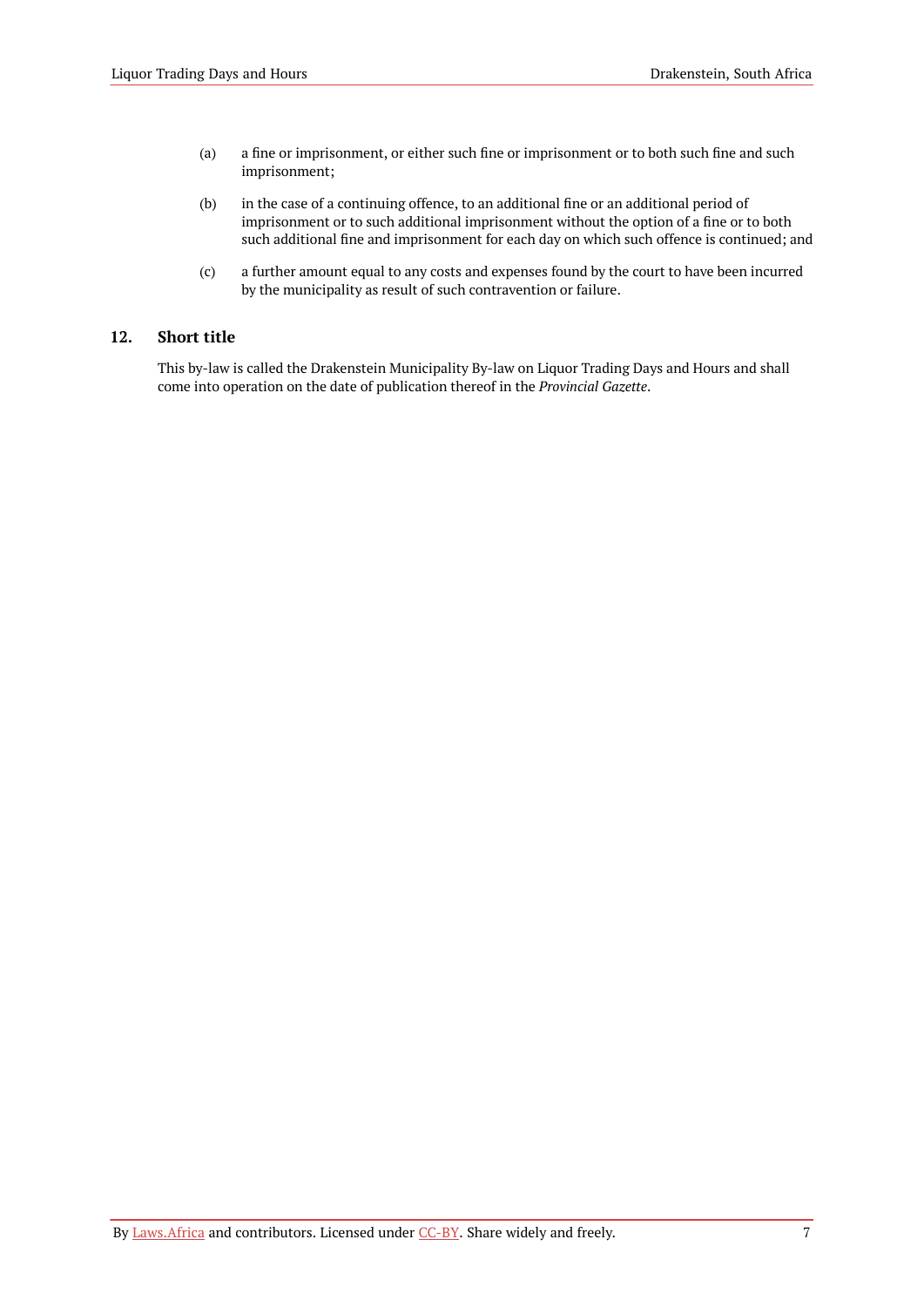## **Schedule**

## **Trading hours on licensed premises**

<span id="page-9-0"></span>

| <b>Location category (with</b><br>predominant land use<br>character as indicated below)<br>and licensed premises type                | Permitted maximum trading hours                                                                                                                                                                                                      |                 |
|--------------------------------------------------------------------------------------------------------------------------------------|--------------------------------------------------------------------------------------------------------------------------------------------------------------------------------------------------------------------------------------|-----------------|
| 1. Residential (including<br>single, general and<br>informal residential) area                                                       | On-consumption                                                                                                                                                                                                                       | Off-consumption |
| B&B's guest houses permitted as<br>of right (i.e without need for any<br>separate zoning approval)                                   | 11h00 - 12h00                                                                                                                                                                                                                        |                 |
| B&Bs/guest houses/backpackers<br>lodges (whether conference<br>facilities/events/function centres<br>included or not)                |                                                                                                                                                                                                                                      |                 |
| Pub/bar/tavern/restaurant                                                                                                            |                                                                                                                                                                                                                                      |                 |
| Shebeen                                                                                                                              |                                                                                                                                                                                                                                      |                 |
| Night club/karaoke bar/place of<br>entertainment/theatres                                                                            |                                                                                                                                                                                                                                      |                 |
| Sports & community Clubs/<br>service clubs/amenity facilities/<br>community centres (excluding<br>special events/temporary licenses) |                                                                                                                                                                                                                                      |                 |
| Hotel                                                                                                                                | 11h00 - 02h00 following day                                                                                                                                                                                                          |                 |
|                                                                                                                                      | 2. Local or neighbourhood business areas (including mixed use areas consisting<br>of single/general residential interspersed with business use - e.g. areas<br>zoned local business or community use or any other equivalent zoning) |                 |
| B&Bs/guest houses/backpackers<br>lodges (whether conference<br>facilities/events/function centres<br>included or not)                | 11h00 - 24h00                                                                                                                                                                                                                        |                 |
| Pub/bar/tavern/restaurant                                                                                                            |                                                                                                                                                                                                                                      |                 |
| Shebeen                                                                                                                              |                                                                                                                                                                                                                                      |                 |
| Night club/karaoke bar/place of<br>entertainment/theatres                                                                            |                                                                                                                                                                                                                                      |                 |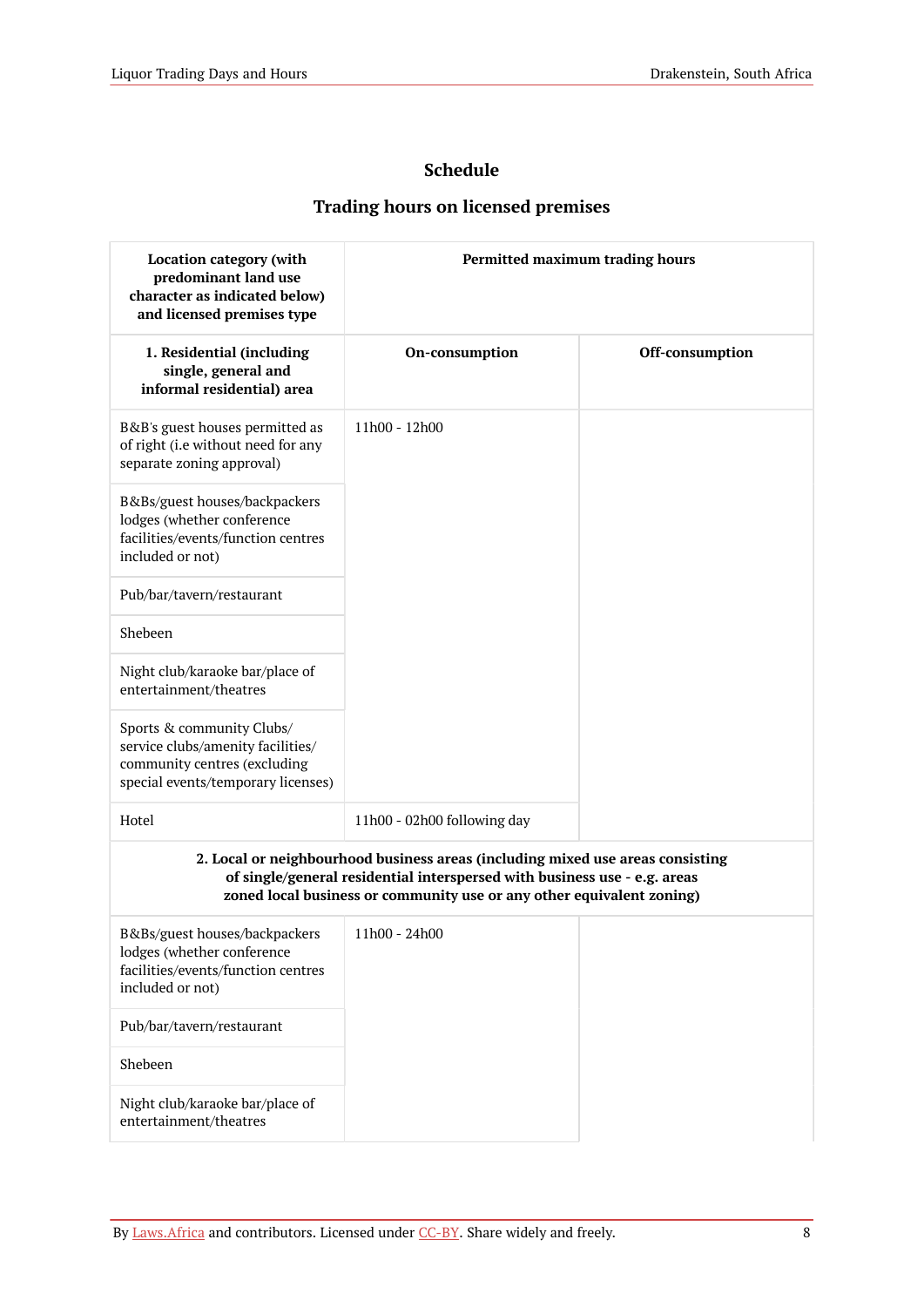| Sports & community clubs/<br>service clubs/amenity facilities/<br>community centres (excluding<br>special events/temporary licenses) | 11h00 - 24h00               |               |
|--------------------------------------------------------------------------------------------------------------------------------------|-----------------------------|---------------|
| <b>Hotels</b>                                                                                                                        | 11h00 - 02h00 following day |               |
| Resort                                                                                                                               | 11h00 - 02h00 following day |               |
| Liqour/bottle stores/wine shops/<br>retails food stores                                                                              |                             | 09h00 - 20h00 |

#### **3. General business areas (e.g. areas zoned general business or any other equivalent zoning)**

| B&Bs/guest houses/backpackers<br>lodges (whether conference<br>facilities/events/function centres<br>included or not)                | 11h00 - 02h00 following day |               |
|--------------------------------------------------------------------------------------------------------------------------------------|-----------------------------|---------------|
| Pub/bar/tavern/restaurant                                                                                                            |                             |               |
| Shebeen                                                                                                                              |                             |               |
| Night club/karaoke bar/place of<br>entertainment/theatres                                                                            |                             |               |
| Sports & community clubs/<br>service clubs/amenity facilities/<br>community centres (excluding<br>special events/temporary licenses) |                             |               |
| Liqour/bottle stores/wine shops/<br>retails food stores                                                                              |                             | 09h00 - 20h00 |
| Resort                                                                                                                               | 11h00 - 02h00 following day |               |

#### **4. Industrial areas (e.g. areas zoned general industry use or any other equivalent zoning)**

| Pub/bar/tavern/restaurant                                                                                                            | 11h00 - 02h00 following day |                 |
|--------------------------------------------------------------------------------------------------------------------------------------|-----------------------------|-----------------|
| Shebeen                                                                                                                              |                             |                 |
| Night club/karaoke bar/place of<br>entertainment/theatres                                                                            |                             |                 |
| Sports & community clubs/<br>service clubs/amenity facilities/<br>community centres (excluding<br>special events/temporary licenses) |                             |                 |
| Ligour/bottle stores/wine shops/<br>retails food stores                                                                              |                             | $09h00 - 20h00$ |
| Resort                                                                                                                               | 11h00 - 02h00 following day |                 |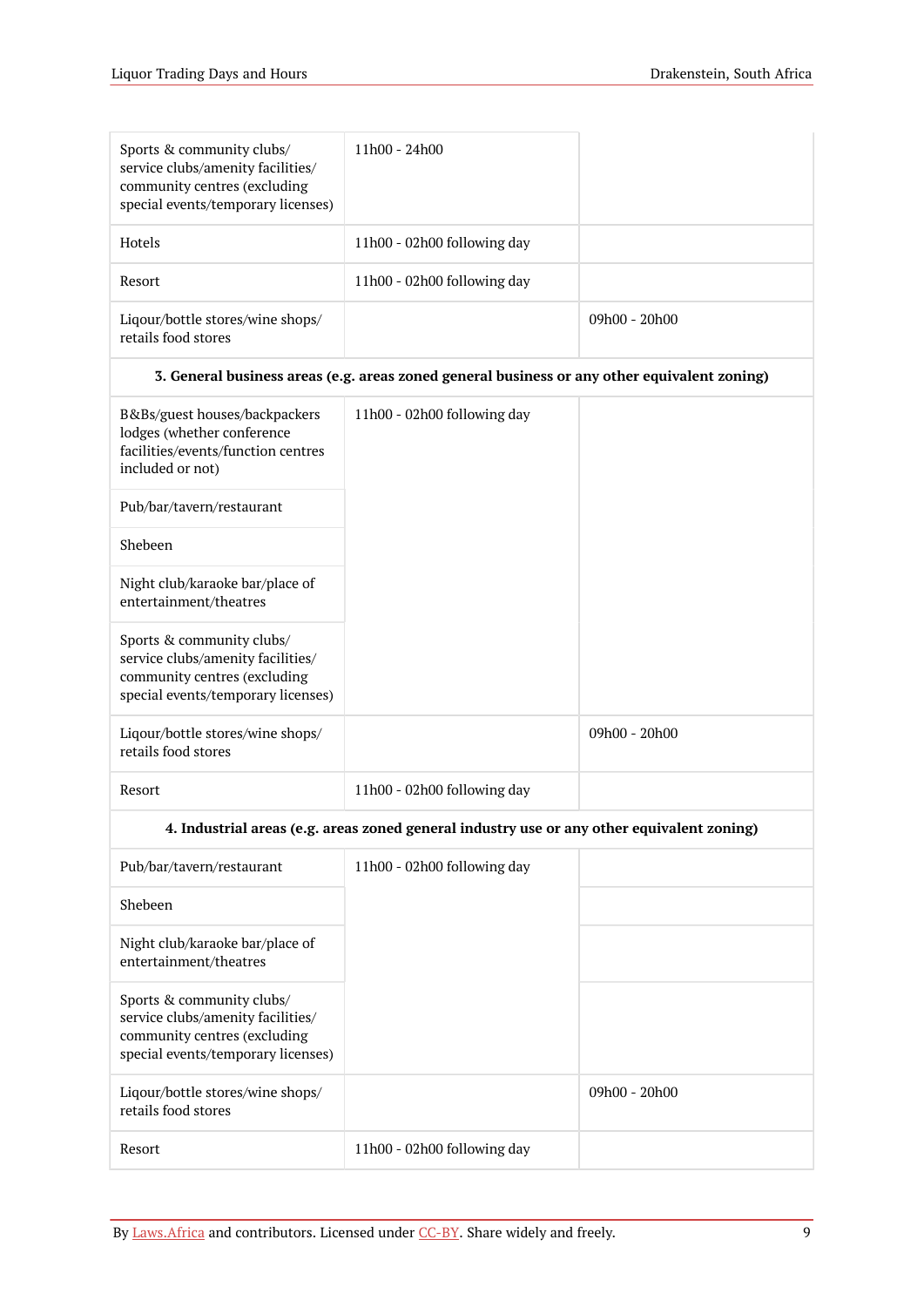| Winery                                                                                                                               | 11h00 - 02h00 following day                                                         | 09h00 - 20h00 (including<br>Sundays) |
|--------------------------------------------------------------------------------------------------------------------------------------|-------------------------------------------------------------------------------------|--------------------------------------|
|                                                                                                                                      | 5. Agricultural areas (e.g. areas zoned agriculture or any other equivalent zoning) |                                      |
| Guest accommodation (whether<br>conference facilities/events/<br>function centres included or not)                                   | 11h00 - 02h00 following day                                                         |                                      |
| Pub/bar/tavern/restaurant                                                                                                            |                                                                                     |                                      |
| Shebeen                                                                                                                              |                                                                                     |                                      |
| Night club/karaoke bar/place of<br>entertainment/theatres                                                                            |                                                                                     |                                      |
| Sports & community clubs/<br>service clubs/amenity facilities/<br>community centres (excluding<br>special events/temporary licenses) |                                                                                     |                                      |
| Hotel                                                                                                                                | 11h00 - 02h00 following day                                                         |                                      |
| Resort                                                                                                                               | 11h00 - 02h00 following day                                                         |                                      |
| Winery                                                                                                                               | 11h00 - 02h00 following day                                                         | 09h00 - 20h00 (including<br>Sundays) |
|                                                                                                                                      | 6. Small holding or rural area                                                      |                                      |
| Guest accommodation (whether<br>conference facilities/events/<br>function centres included or not)                                   | 11h00 - 24h00                                                                       |                                      |
| Pub/bar/tavern/restaurant                                                                                                            |                                                                                     |                                      |
| Shebeen                                                                                                                              |                                                                                     |                                      |
| Night club/karaoke bar/place of<br>entertainment/theatres                                                                            |                                                                                     |                                      |
| Sports & community clubs/<br>service clubs/amenity facilities/<br>community centres (excluding<br>special events/temporary licenses) |                                                                                     |                                      |
| Resort                                                                                                                               | 11h00 - 02h00 following day                                                         |                                      |
| Winery                                                                                                                               | 11h00 - 24h00 following day                                                         | 09h00 - 18h00 (including<br>Sundays) |